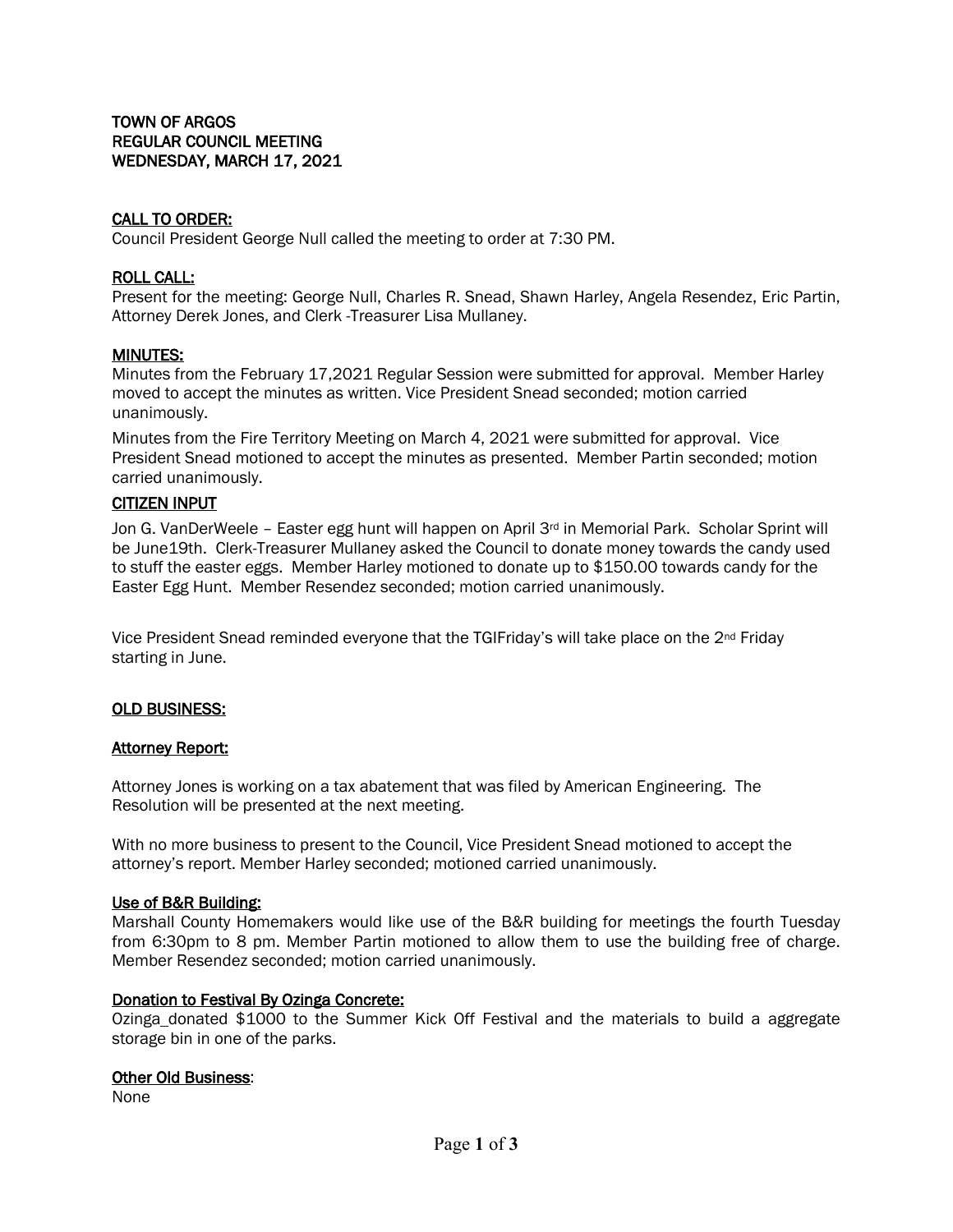## *NEW Business:*

None

Other New Business:

None

# Department Head Reports-

All department heads and the Economic Director submitted their reports for review.

Superintendent Lindstrom stated the Council would need to accept the bid for the CCMG. Reith & Riley inc. submitted the lowest bid. Member Harley motioned to accept the bid from Reith and Riley. Vice President Snead seconded; motion carried unanimously.

Superintendent Lindstrom would like permission to hire one full-time and one part-time person to work in all departments. Vice President Snead made a motion to allow Superintendent Lindstrom to hire. Member Partin seconded; motion carried unanimously.

Superintendent Lindstrom asked for permission to get engineering done on two proposed new buildings. Member Harley motioned to allow Superintendent to get the engineering done for the two buildings and to allow a maximum budget of \$700,000.00 for both building to be completed. Vice President Snead seconded; motion carried unanimously.

Chief Bowman gave his report.

Chief Mark Dean gave his report.

EMS Director McCallum had an emergency call and had to leave meeting. Clerk-Treasurer Mullaney told the Council that she was going to demo a new LUCAS device for consideration to purchase. The cost of this device is around \$15,000.00. Clerk-Treasurer Mullaney reminded the Council this would be a town purchase only and not charged to the townships. Vice President Snead motioned to allow the EMS director to purchase two Lucas devices, one for each ambulance, paid for by the Town only. Member Harley seconded; motion carried unanimously.

Mark VanDerWeele gave the Economic Development report.

Member Harley motioned to accept the department head reports. Member Partin seconded; motion carried unanimously.

# Plymouth Medic Contact:

Clerk-Treasurer Mullaney presented the contract for medic services with the city of Plymouth. Member Harley motioned to accept the agreement. Member Resendez seconded; motion carried unanimously.